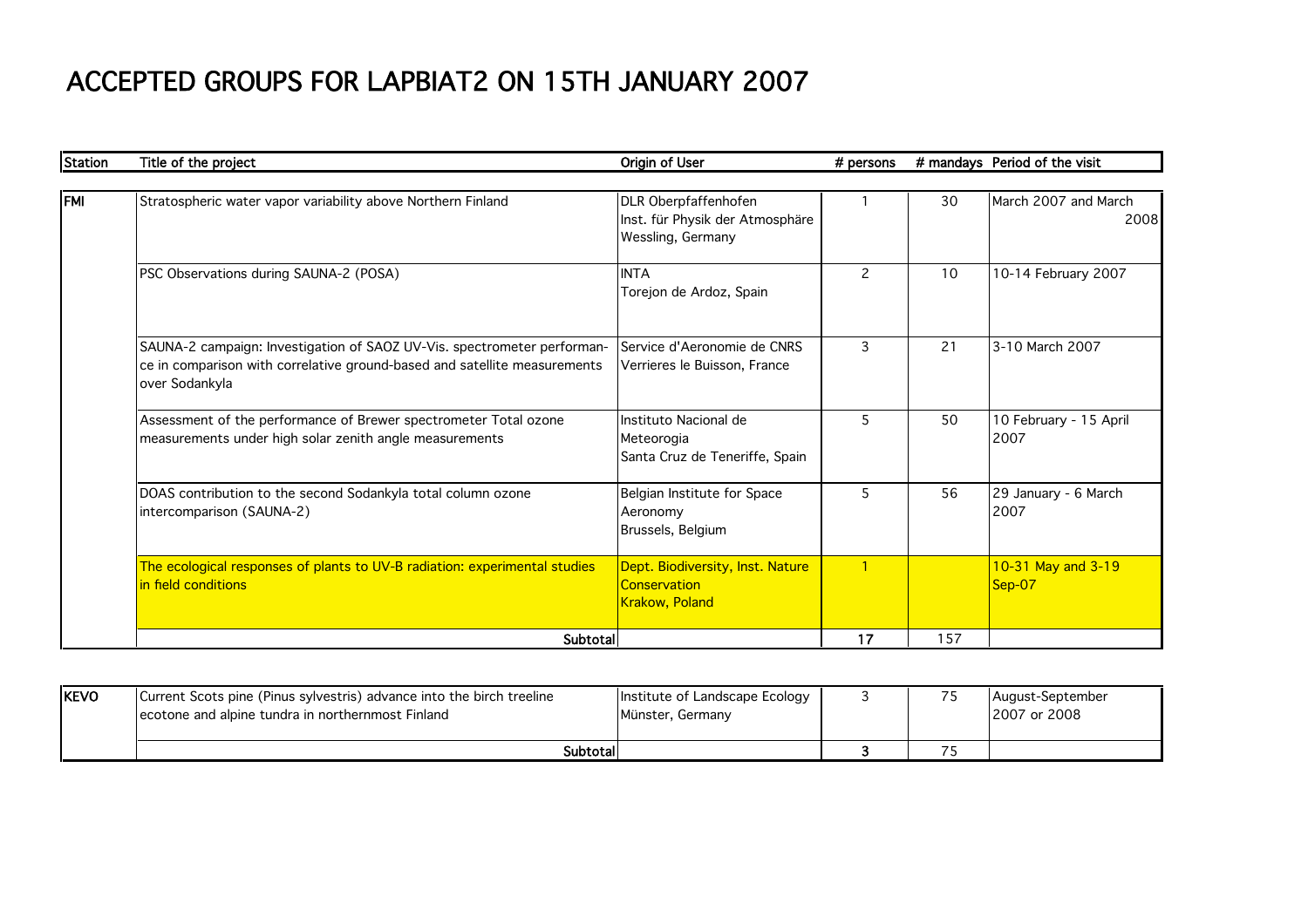| Station | Title of the project                                                       | Origin of User                     | $#$ persons |     | # mandays Period of the visit |
|---------|----------------------------------------------------------------------------|------------------------------------|-------------|-----|-------------------------------|
|         |                                                                            |                                    |             |     |                               |
| KIL     | Global change impacts and sustainable land use in sensitive mountain       | <b>Skre Nature and Environment</b> |             | 70  | June - 30 September           |
|         | ecosystems                                                                 | Fana, Norway                       |             |     | 12007                         |
|         |                                                                            |                                    |             |     |                               |
|         | Arctic amphibian research                                                  | Dept. Population Biology           |             | 120 | 31 May - 30 June 2007         |
|         |                                                                            | Uppsala, Sweden                    |             |     |                               |
|         |                                                                            |                                    |             |     |                               |
|         | The interactive consequences of global warming and increasing UV-radiation | Intitute of Plant Physiology       |             | 37  | 14 June - 11 July 2007        |
|         | on Arctic plankton communities using keystone species Daphnia (water flea) | Halle/Saale, Germany               |             |     |                               |
|         |                                                                            |                                    |             |     |                               |
|         | Subtotal                                                                   |                                    | 15          | 227 |                               |

| KOLARI | Global change impacts and sustainable land use in sensitive mountain<br>ecosystems                                     | <b>Skre Nature and Environment</b><br>Fana, Norway                                       |    | 1 June - 30 September<br><b>2007</b> |
|--------|------------------------------------------------------------------------------------------------------------------------|------------------------------------------------------------------------------------------|----|--------------------------------------|
|        | Convolutionary interactions between bramblings Fringilla montifringilla and<br>cuckoos Cuculus canorus in Fennoscandia | The Norwegian University of<br>Science and Technology<br>Trondheim, Norway               | 36 | 18 May - 20 June 2007                |
|        | The ecological responses of plants to UV-B radiation: experimental studies<br>in field conditions                      | <b>Dept. Biodiversity, Inst. Nature</b><br><b>Conservation</b><br><b>Krakow</b> , Poland | 21 | $10-31$ May and $3-19$<br>$Sep-07$   |
|        | Subtotal                                                                                                               |                                                                                          | 57 |                                      |

| <b>OULANKA</b> | Comparative study of microclimate in managed and old growth boreal forest<br>stands: Potential implications for climate change                                       | <b>Writtle College</b><br><b>Essex, UK</b>                             |    | 94  | June-August 2007        |
|----------------|----------------------------------------------------------------------------------------------------------------------------------------------------------------------|------------------------------------------------------------------------|----|-----|-------------------------|
|                | Ecological and behavioural studies on reptiles in Finnish Lapland                                                                                                    | Dept. Syst. Zool. and Ecol.,<br>Eötvös University<br>Budapest, Hungary | 4  | 80  | 1-31 July 2007          |
|                | Spatial modelling of invertebrate diversity at different scales: Similarities<br>and differences between a semi-natural boreal and an impoverished<br>temperate area | Reserach Institute for Nature<br>land Forest<br>Brussels, Belgium      | 3  | 50  | 19 June - 4 July 2007   |
|                | Studies on forest stand climatology of boreal forests in the Oulanka National<br>Park region, northern Finland                                                       | Institute of Geography<br>University of Bremen<br>Bremen, Germany      |    | 90  | 7 times 20 days in 2007 |
|                | Subtotal                                                                                                                                                             |                                                                        | 11 | 314 |                         |